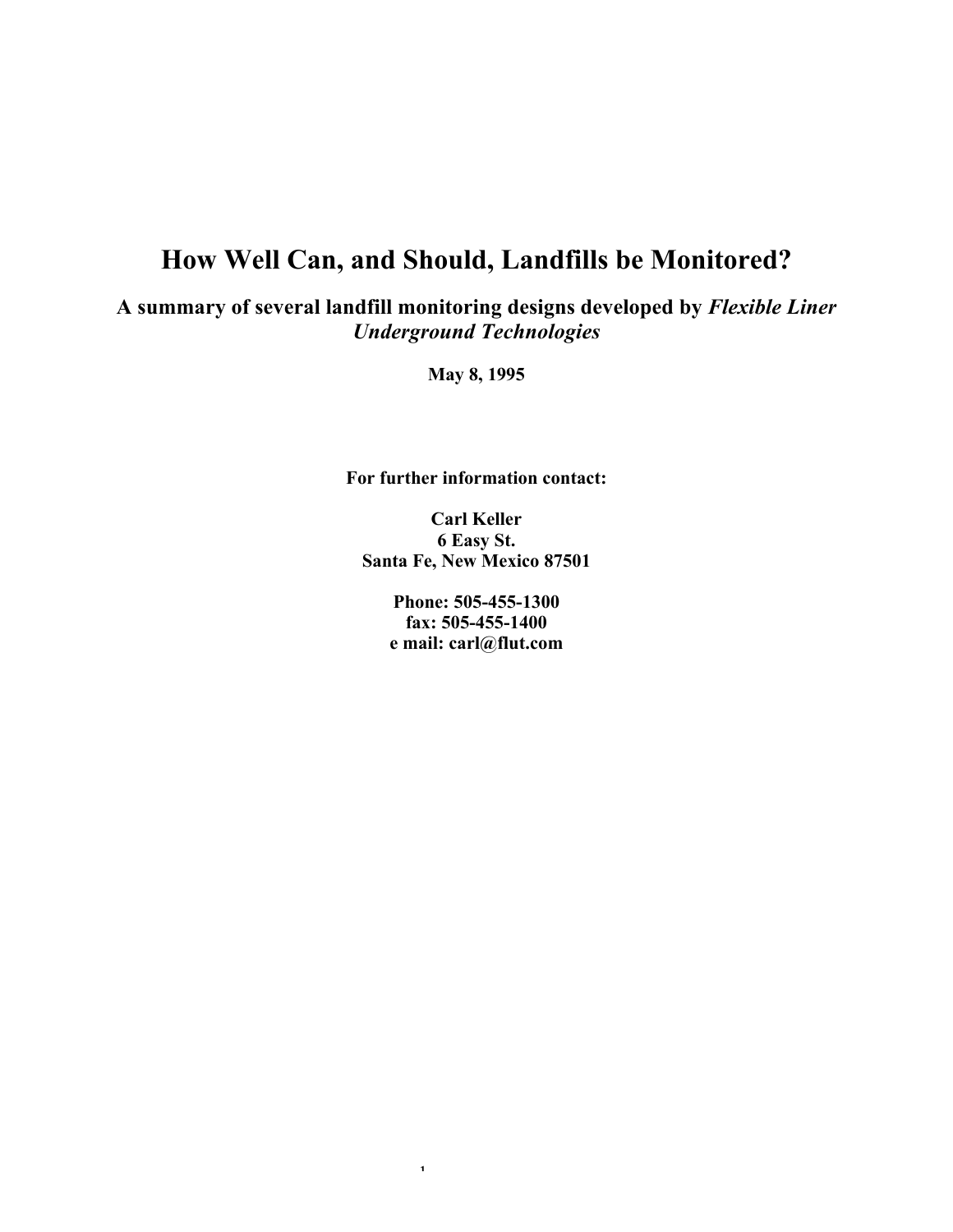## **How Well Can, and Should, Landfills be Monitored?**

#### **Introduction**

There is pretty good agreement that landfills of the past and current landfills are not well monitored. The rigorously calculated probability of a spatial intercept of a leak is in the 1-10% range. The lifetime of the sensors used is far less than the lifetime of the hazard, and the monitoring procedures are not to be carried out for very long or in many cases, there is no monitoring plan. Even the landfill owner/operators can appreciate a better method of monitoring, but the requirements of the regulations make it a financial disadvantage to install more than the minimum required.

This short paper describes several levels of monitoring that can perform far beyond current practice. The improvements which allow the better monitoring are to use large monitoring planes instead of point measurements, to construct the system to be reliable for even hundreds of years, and to avoid the cost of characterization, and the unsatisfactory nature, of the site geologic characteristics by building in the flow characteristics needed.

The ideal system is described first with cost estimates. Then approximations are described which cost less, but also perform less well.

### **The Ideal System**

The ideal system would have at least the following characteristics:

- 1. Affordable otherwise it won't be built.
- 2. Effective:
	- a) Reliable function (can be tested in place).
	- b) Can't be by-passed.
	- c) Individual measurements are supported by other measurements.
- 3. Doesn't conflict with the landfill construction or degrade the containment system (e.g., doesn't penetrate the liners).
- 4. Inexpensive to operate (e.g., doesn't require hundreds of samples to be collected and analyzed).
- 5. Integrated with, and supportive of, the remediation procedure if a leak is detected.
- 6. Uses better measurement methods as they are developed (no permanently buried gauges).
- 7. Ageless (e.g., doesn't corrode, outlasts the landfill liner (30 years?)).
- 8. Low maintenance (otherwise it won't be available when needed).
- 9. Independent of a complete knowledge of the geologic site (when have all macropores been mapped?).
- 10. Provides data useful to leakage prevention procedures (e.g., warns of damage to the cap).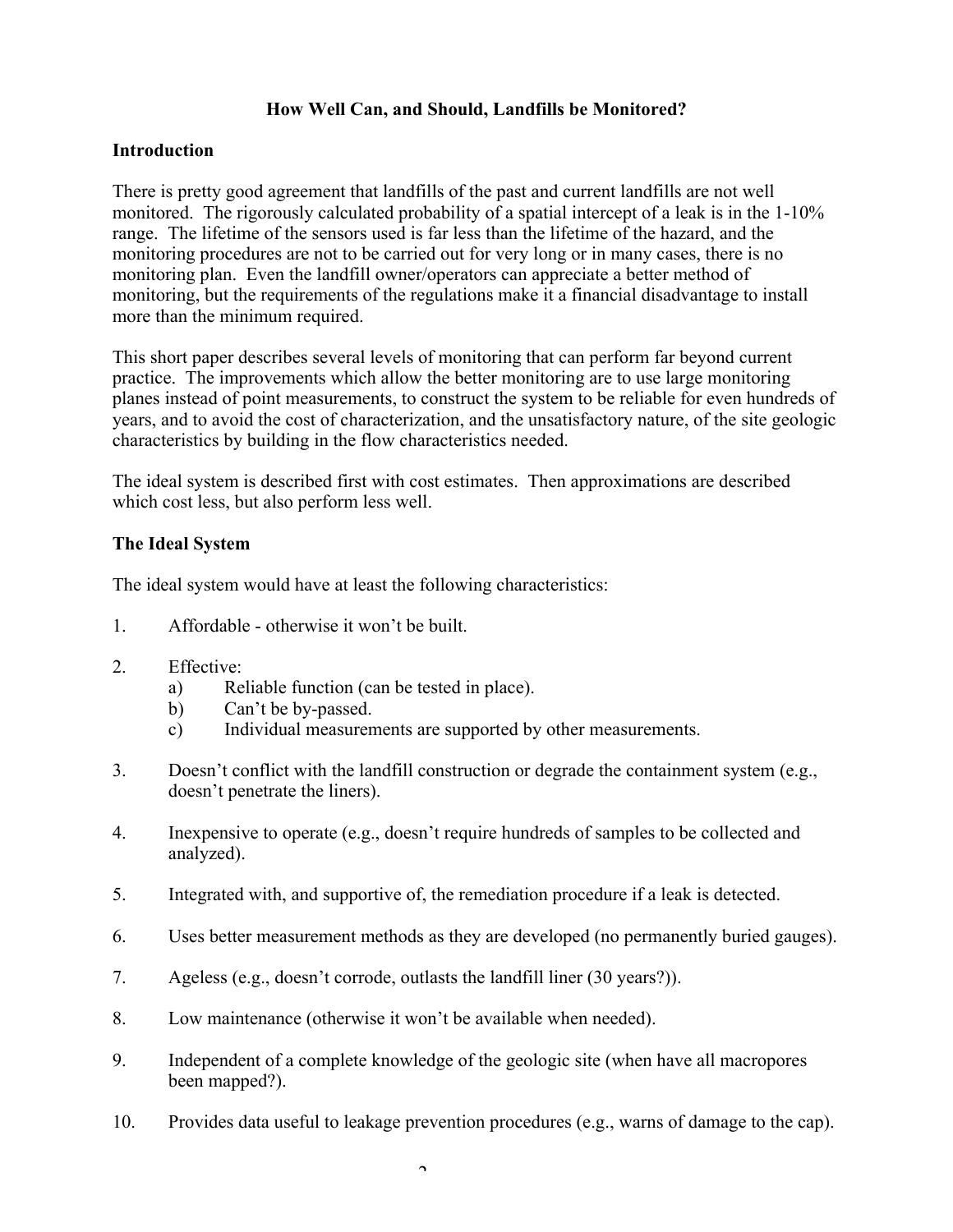- 11. Allows an alarm of the earliest leakage before the remedy is hopeless.
- 12. Monitors each line of defense in the landfill containment design.
- 13. Provides data useful to improvements in future designs (i.e., information on why leaks occur or how construction materials perform).

(note: Items 10, 12 and 13 are dependent upon the containment system design and will not be discussed in this brief summary.)

These characteristics can be realized in the first design described hereafter. The subsequent designs are less expensive approximations to the fully effective design.

The system described in reference 1 (an older version of the design described here) was developed for the California requirements of vadose monitoring under all new landfills (Ref. 1). Figure 1 shows how the monitoring system is contained in a permeable layer built into the earth forming a thin bed beneath the containment system. The containment system is the lined landfill and associated leachate collection systems and clay layers. The details of the containment system are not important to the monitoring system. There may be no liner or containment system at all. The thin monitoring layer is made of three layers, each about a foot thick. The layers are of coarse, fine, and coarse materials (sands,silts and gravel) with about a 100-1000 fold difference in permeability between the coarse and fine layers. In addition, the fine layer should be capable of wicking leachate liquids to lateral distances of 30 or more feet. That requires a relatively fine grained layer of about a Darcy, or less, permeability. The synthetic materials are avoided in this design, because they are usually plastic and of uncertain lifetime. The geologic materials used are long lived with reasonably predictable flow properties.

# Figure 1. The ideal system geometry



The layered bed contains lateral arrays of pipes as shown in Figure 2. The lateral pipes are of a special kind in that they are perforated to allow easy air flow through the walls, and the wall material is such as to allow easy wicking of pore liquids from the surrounding material. A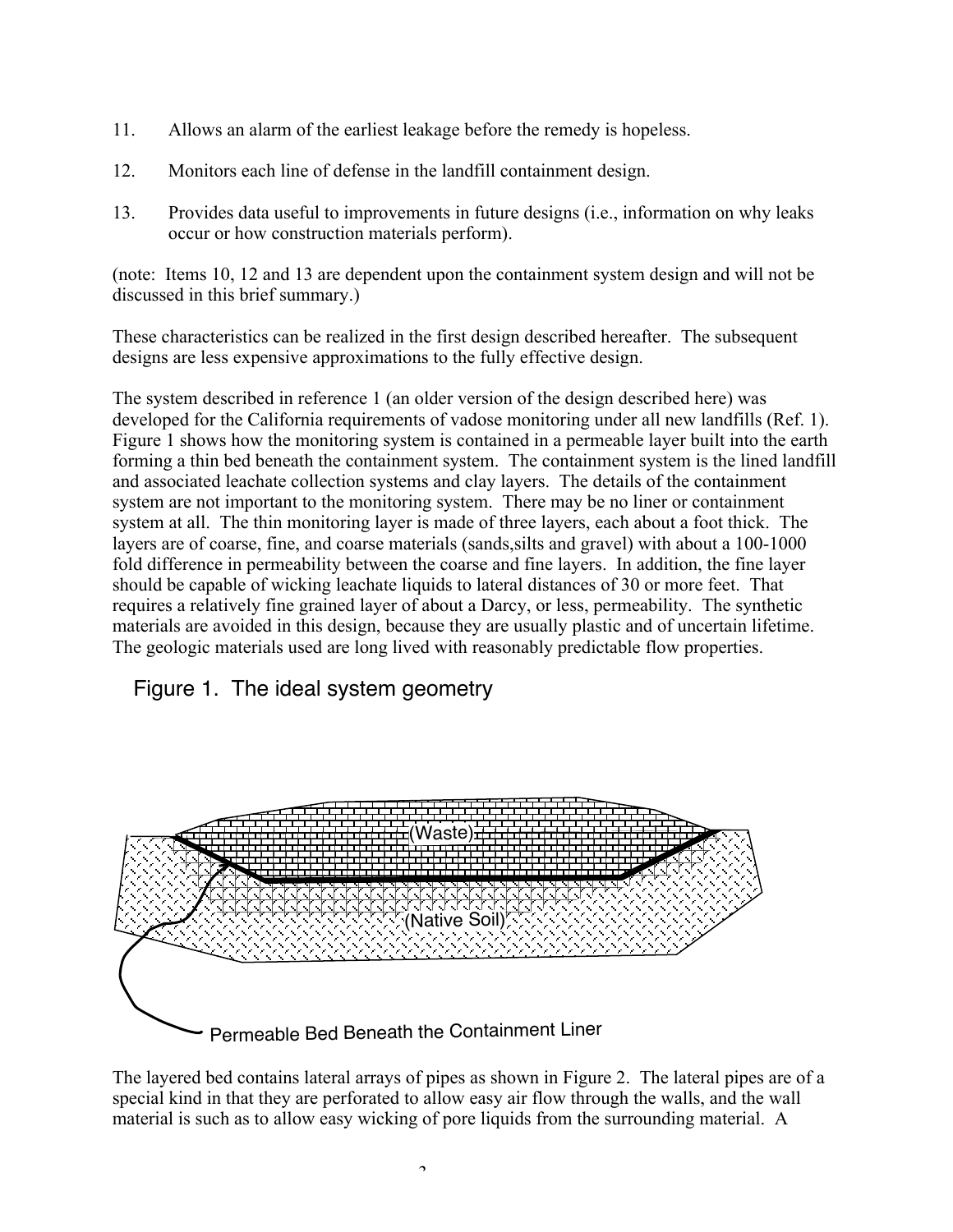candidate material is a special vitrified clay pipe. Another requirement of the pipe is that moisture sensors such as neutron moisture logs, induction coupled resistance logs and other electrical and radiation monitoring devices can function within the interior of the pipe. Therefore, metals and plastics are not desirable. Of course, the piping would best not be very expensive and it must survive for 100-1000 years.

The lateral perforated piping system is connected to the surface by impermeable piping that connects the many laterals to a common manifold. The lateral pipe arrays are located on two levels. The upper layer sits on or in the upper surface of the fine grained layer. The lower layer sits on or in the native material below the lower coarse layer. The upper layer is the "outlet layer", and the lower layer is the "inlet layer". The manifolds are also named accordingly.





Air Flow in Permeable Bed (side view)

**The Function of the System**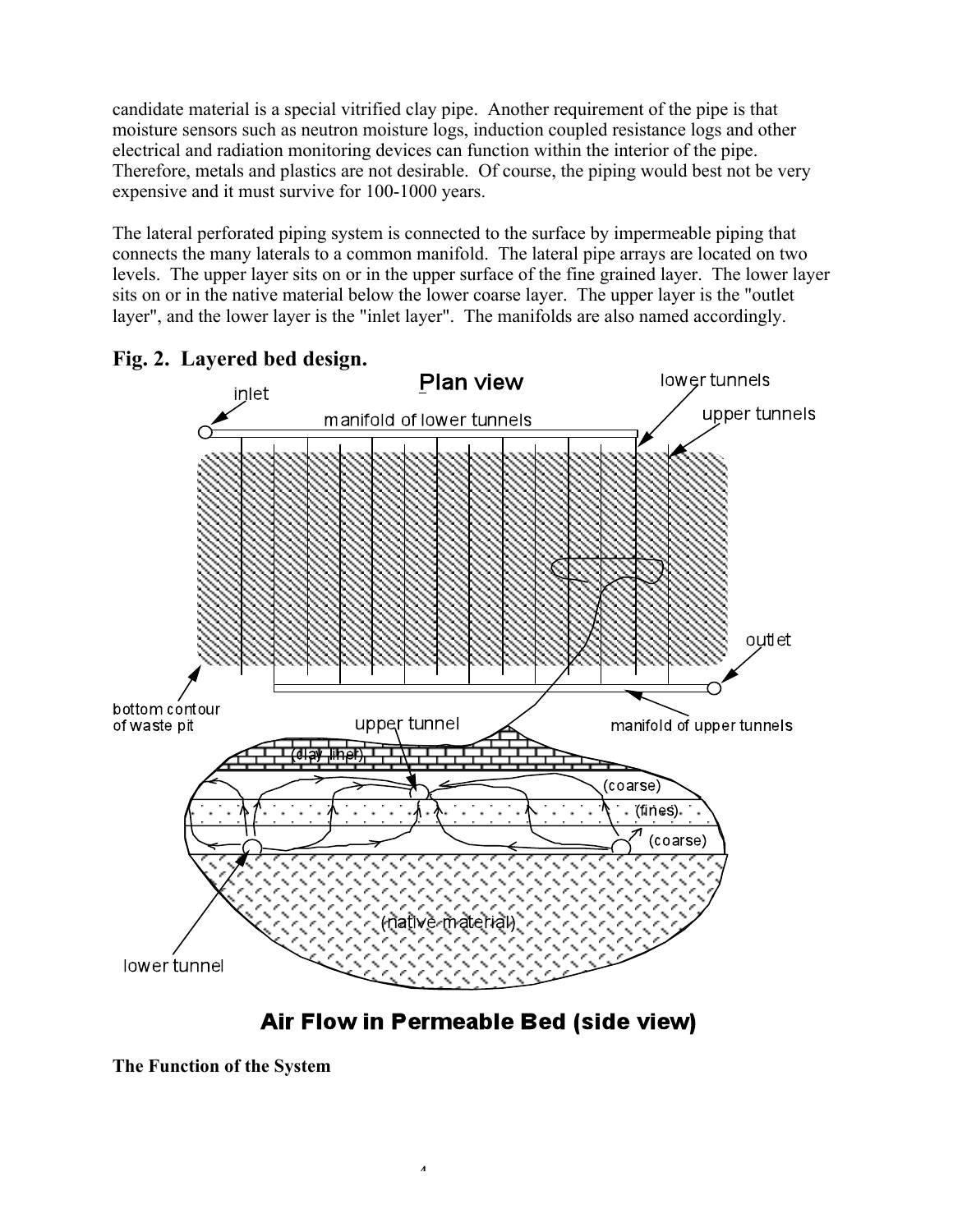The entire underside of the containment system is monitored for leakage of vapor by drawing the pore vapor from the layered bed via the outlet manifold. A blower attached to the outlet manifold can draw the entire pore gas volume of the layered bed through a charcoal filter. The recharge air to the layered bed is supplied from the lower coarse layer by the inlet layer of pipes. (Remember that the pipes are perforated along their top surface to allow easy air flow through the pipe wall.) Since the layers are made of the proper permeability to allow predictable flow of the air, the volume of air drawn is a minimum and it should sweep any fugitive vapors through the filter on the outlet manifold. Detection of contamination in the manifold is easily determined by the measurement of only one sample, the filter, instead of the many sampling points of some systems.

If a leachate leak is suspected, or on a periodic basis, the piping system can be surveyed for evidence of water saturation changes, radiation, or resistance changes by towing logging tools through the pipes with the SEAMIST system (Ref. 3). The same SEAMIST system can be used to wick pore liquid samples through the permeable pipe walls for analysis of the contaminant concentrations. The logging and the wicking allow determination of the location of the leak, the size of the leak, and even the leak rate (via sequential measurements). The reason that the detection can be so reliable in the piping is because the fine grained layer will cause the leak to spread laterally allowing much easier detection before breaking through into the medium below. The logging would be done first in the upper pipe array, and later if needed in the lower array of pipes.

Since the SEAMIST system can also discretely draw gas samples in the pipes, the location of any vapor leaks can also be determined.

#### **The Response to a Leak**

The location, composition and leak rate are important data for determination of the appropriate remedy. The vapor leak is easily captured by the air flow control. The sampling flow procedure develops vertical upward flow in the fine grained layer. That same flow can prohibit any downward migration of a known vapor leak by controlling the individual pipe flow. For that purpose, the pipe connections to the manifold are individually fitted with valves. That also helps in the determination of the location of the leak in that each pipe or groups of pipes can be sampled separately.

The leachate leak can be controlled in several ways. The brute force method is to remove the source and/or repair the leak. The more attractive method is to stop the leak in the permeable monitoring bed using the access of the piping. The leak can be dehydrated so as to not flow by controlling the air flow and possibly even heating the air flow. The next level of remediation might be to install tubing to freeze the leak via development of a permafrost layer. The third possibility is to inject a sealant in the upper coarse bed by using tubing emplaced in the upper pipe arrays and monitoring the operation in the adjacent pipes. Finally, the success of the leachate arrest can still be monitored in the lower array of pipes in the lower coarse bed.

# **Reliability**

The reliability of the approach described above is dependent upon several features of the design. No instruments are permanently emplaced. All are removable and recalibratible. The permanent emplacement is of the access only. The flows are much more predictable than in any naturally occurring medium, and the flows are of the nature desired by design. The flow predictions are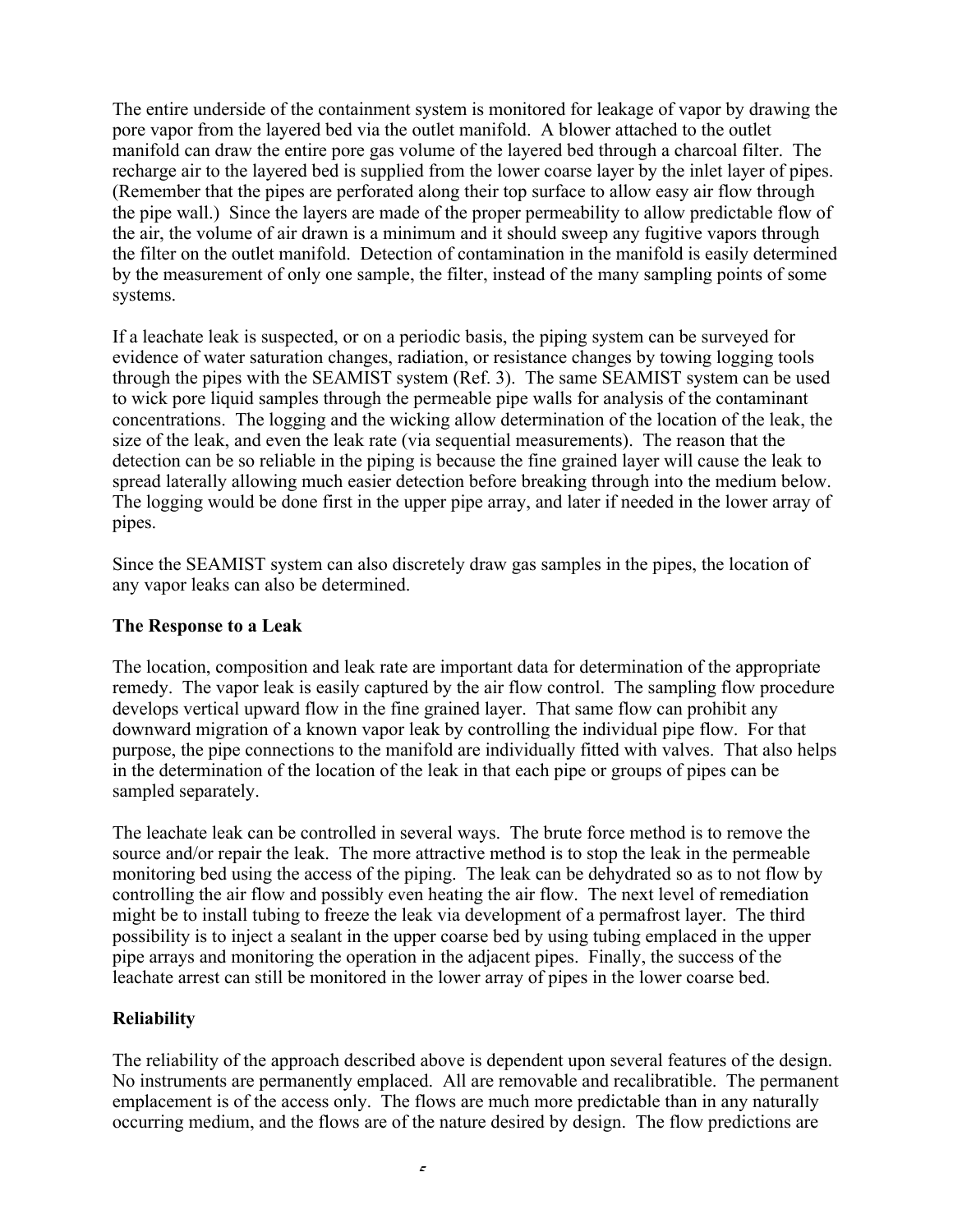for short distances and short times. That is a much more reliable application of the predictive models than when applied to large unmeasured geologic media and long transport times.

The SEAMIST system has been proven to function in the kinds of passages required for this design in many situations. The degree of data gathering is dependent upon the desire of the investigators. The large integral measurements with the vapor sampling are sufficient unless a problem is indicated. Thereafter, the measurements can be carried to a spatial resolution not possible with current system. The instruments used are not only those available today but also those developed in the future. The system components are of very durable materials which have been in use for hundreds of years. It is reasonable to expect the lifetime of the proposed monitoring system to be ten to a hundred fold longer than that of current systems (e.g.. leachate collection systems or suction lysimeters).

A major advantage of the system is the detection of leakage immediately below the containment system and not in the ground water where the remedy is very uncertain. A presentation to the Groundwater Resources Association (Ref. 4) describes the reliability assessment model used to evaluate this design. Reference 5 is a report of the full fault tree model used for a mixed waste landfill monitoring design evaluation.

# **Old Landfills and Compromises on the Full Design for New Landfills.**

# **New landfills**

If for some reason such as cost the above design is not possible, the same approach can be applied in several less expensive ways to new landfills. In some unlined landfills, the approach has been to install the parallel piping array in trenches cut into the surface of the native medium at the bottom of the waste pit (Figure 3). The single layer of piping does not allow the arrest and spreading of the leachate in the fine layer as above, but the piping can be used for linear measurements using the full range of logging tools and for drawing local gas samples. The piping can be connected to two manifolds as shown in Figure 4 to allow the sweeping flow of vapor extraction using alternating pipes as sources and sinks. If the pit is lined, the sweeping flow has greater value in that any vapor detected is fugitive.



# Figure 3. Monitoring Passages in Trenches Below Unlined Waste Pit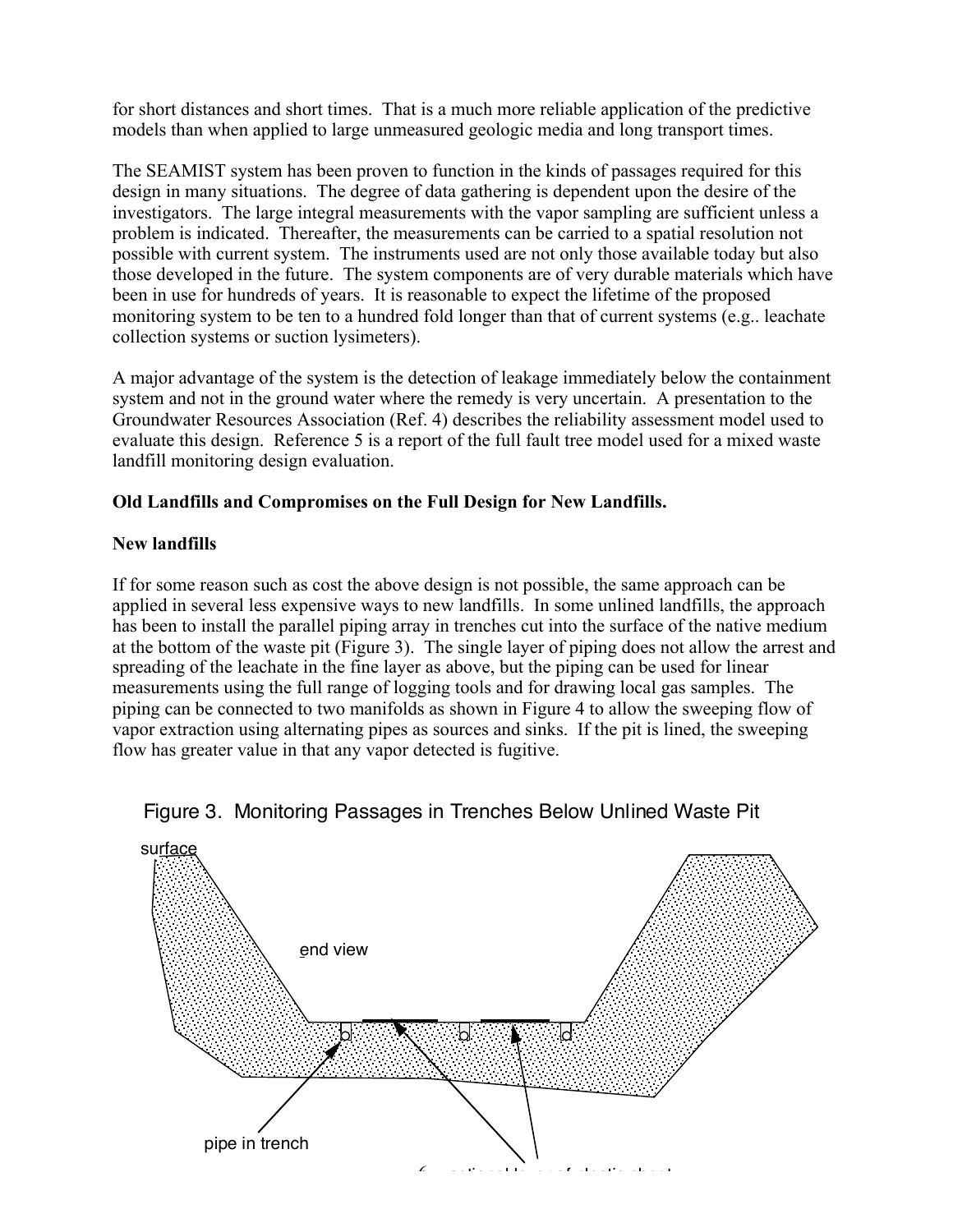

Figure 4. Lateral flow of single layer pipe system (arrows show flow from inlet to outlet)

Another design uses the piping access as a means of locating leaks on the liner surface of a pan lysimeter as shown in Figure 5. Because of the known slope of the impermeable layer, the intercept of a wet spot allows one to presume that the leak is upgradient from the intercept on the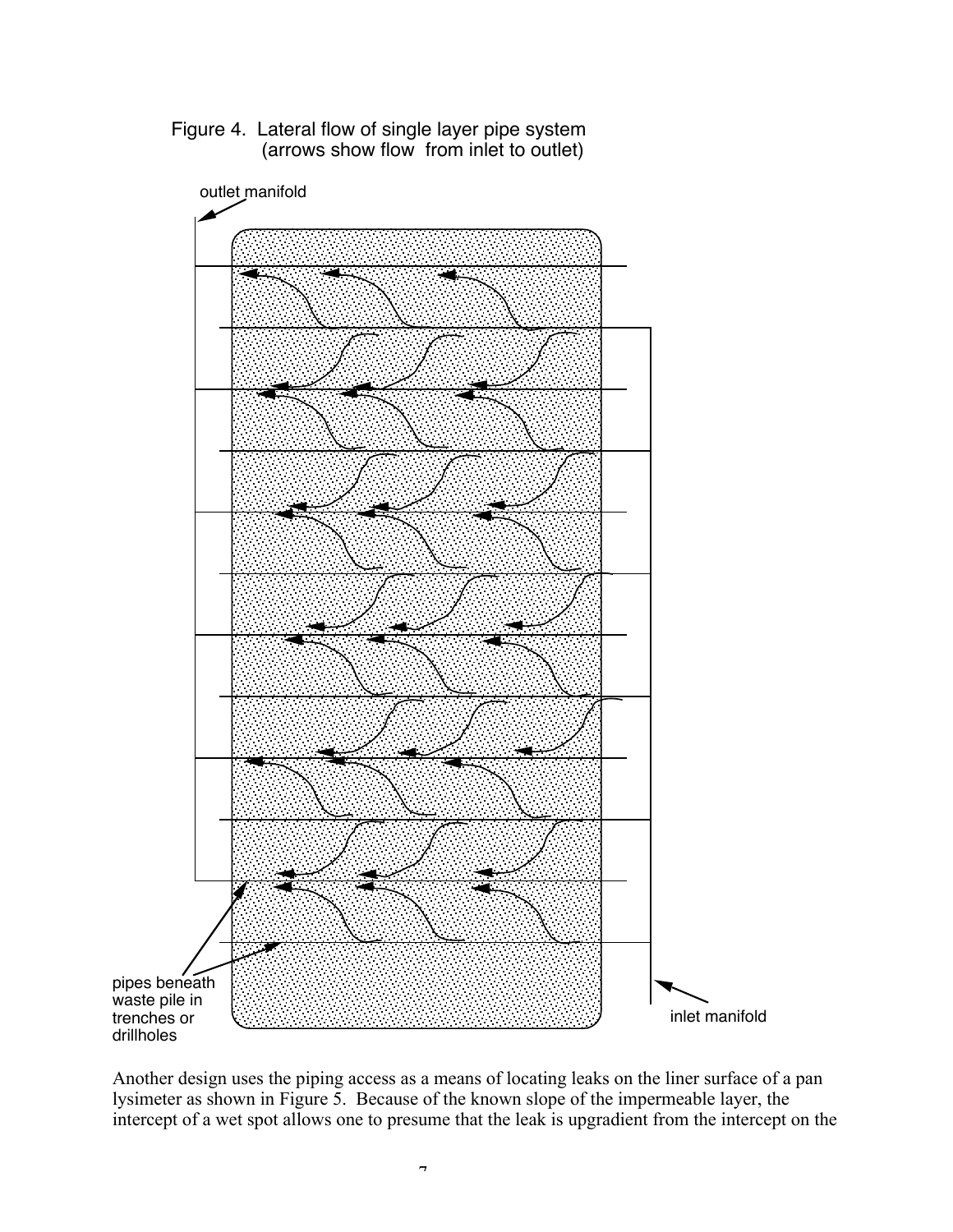impermeable layer. This allows much better location of a leak than the simple detection of leachate in the sump of the pan.

These approximations to the full design (called the "ideal") all require construction of the monitoring system as part of the landfill construction. Hereafter are described what can be done for old landfill without any monitoring system.





# **Monitoring of old landfills**

Reference 6 describes the several methods of monitoring under old landfills. The first improvement is to install a horizontal well to augment the intercept of leachate in the ground water (see Figure 6). The discrete sampling ability of SEAMIST along the horizontal well overcomes the dilution problem of pumping the full well screen (perhaps 300-600' long).

By moving the horizontal wells to several locations beneath the landfill (Figure 7, still in the ground water), the monitoring allows an earlier

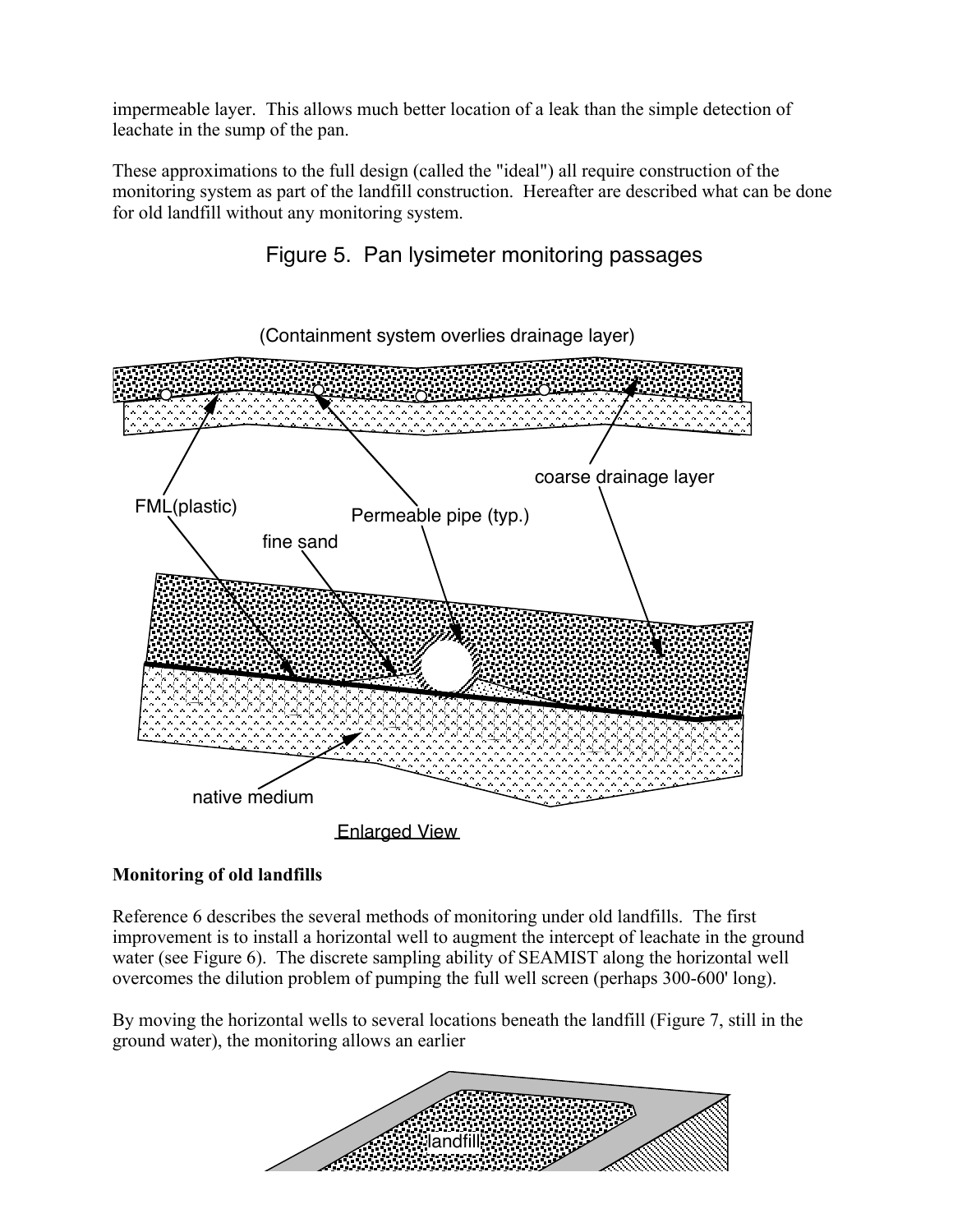intercept and the location of the leak for more explicit remedy. If the vadose zone is relatively thick (>30'), the wells can be located in the vadose zone beneath the old landfill. This allows the same sweeping lateral flow for vapor leak monitoring (see Figure 4) and the use of a variety of logging tools for leak detection. The natural state of the geology beneath the landfill should be considered in the placement and spacing of the horizontal wells.

If the medium is highly layered with tight clay beds, the landfill can be monitored in the vadose zone and in the aquifer, both, in each well using vertical wells surrounding the landfill. Again, the natural beds, their dip, and composition should be considered in the placement of the wells. SEAMIST allows the discrete monitoring and logging of vertical wells just as well as horizontal wells. Because SEAMIST plugs the entire well, the sampling interval in vertical wells can penetrate the entire aquifer without hazard of vertical flow in the well (see Fig. 6). It may be best to install many vertical wells and a couple of horizontal wells. The horizontal wells should be completed in a manner to allow their use in the remedy if needed. The horizontal wells can be of the single entrance type or the entrance and exit type. The double ended wells allow the use of a number of logging techniques. The SEAMIST progressive packer (Ref. 7) can be used in a double ended well for mapping of the contaminant and the permeability along the well length.

The horizontal permeability profile of a vertical well can be measured quickly and easily with the Withdrawn Liner method described in Reference 8. This is especially useful in the design of the monitoring procedure.

The SEAMIST system emplaced in a horizontal hole allows both vapor and ground water sampling at discrete intervals of a length selected for the application. The ground water sampling system also allows the measurement of the elevation of the water table along the line of the hole. The measurement is not dependent upon the hole survey. This can be very useful if the monitoring hole is converted to a pump and treat hole at the location of the leak.

#### **The Cost**

A spread sheet has been developed for the explicit pricing of the components of the "ideal" design as a function of the landfill dimensions. The largest factor in the cost  $(\sim 70\%)$  is the removal and replacement of the layered bed materials. The cost is very dependent upon the local construction market, but the approximate cost of the system is about \$100,000 per acre in 20 acre increments. That assumes a 50' spacing of the lateral pipes. The spacing selected is largely a function of the spatial resolution desired. However, if the spacing is too large, the wicking layer may not be able to function reliably, and the spatial intercept probability and the overall reliability will be less. With 30' spacing, the intercept probability can be greater than 90%. The SEAMIST sampling liner and canister is \$6000/100ft depending upon the landfill dimensions and lengths required.

The cost of the system in trenches is about \$10,000 per acre in 10 acre sections. None of these prices include any civil engineering design time to integrate the system into the landfill. But those costs are not usually large compared to the hardware, since the landfill design must be done anyway.

9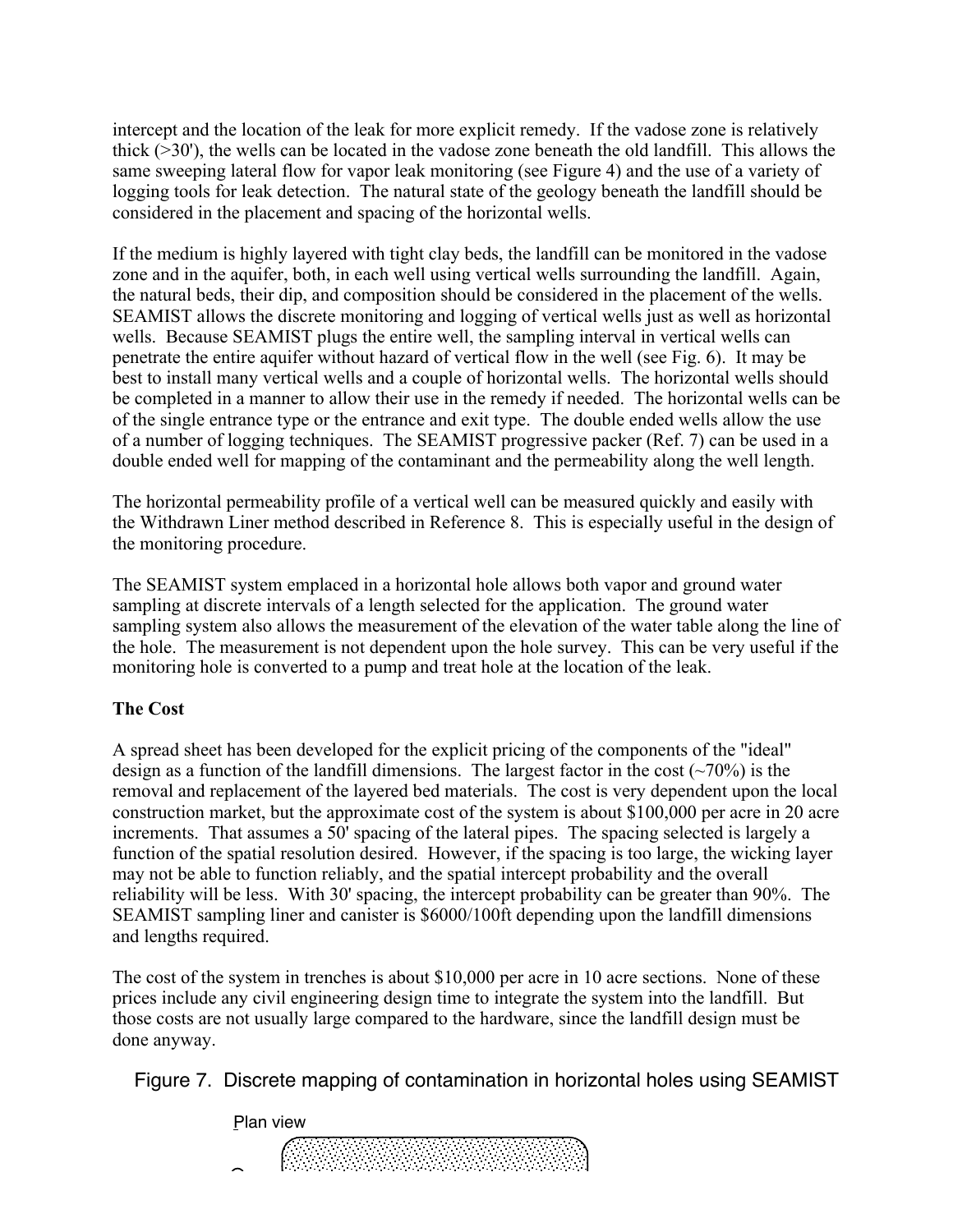The SEAMIST system for monitoring the pipes is \$24,000 for a 400 ft. length with a canister to install the liner and a variety of logging tools. Air blowers and other auxiliary equipment are of a common kind and do not need to be dedicated to the system.

The life expectancy of a SEAMIST system depends very much upon how it is used. 100 to 200 installations is a reasonable expectation.

Since the cost of horizontal holes is highly dependent upon the site characteristics and the method of drilling, there is no point in pricing them here, but they range from \$50-400 per foot. The SEAMIST system can be deployed in 4" id. holes, but a 6" hole is preferred.

#### **Experience**

The system of trenches beneath unlined pits is currently in use at Los Alamos National Laboratory to monitor the potential migration of low level radioactive waste into the underlying tuff formation.

The system has been adapted for use under a mixed waste repository, but that repository has not been built.

SEAMIST has been deployed for gas sampling to 400' in a 4 in. horizontal hole beneath a landfill at Sandia National Laboratories at only 2.8 psi. The SEAMIST system can be deployed in both dry and water filled holes (Ref. 9).

The main detraction from the greater use of the system is that it is not required by the regulators, and the cost is greater than no monitoring system or a couple of suction lysimeters. Current practice does allow an overall probability of detection after 50 years of 0-5% (Ref. 4). The actual probability of detection has been developed for some systems using the fault tree analysis of the kind used for reactors and airplanes (Ref. 5). To our knowledge, that kind of probability assessment has not been done by anyone else for a landfill monitoring system. The main difficulty is the lack of performance data on some of the critical system components when instruments are buried as part of the design. Most instrument lifetimes are very short compared to the lifetime of the waste hazards.

#### **Conclusion**

Landfills old and new can be monitored much better than they are currently done. The approach described here is especially reliable because none of the instruments used are buried. The access for monitoring, coupled with the SEAMIST capabilities, allows several kinds of remedies using only the monitoring system. This should allow the overall cost of the monitoring and remediation system to be less than current practice, and it should allow much less risk of ground water contamination.